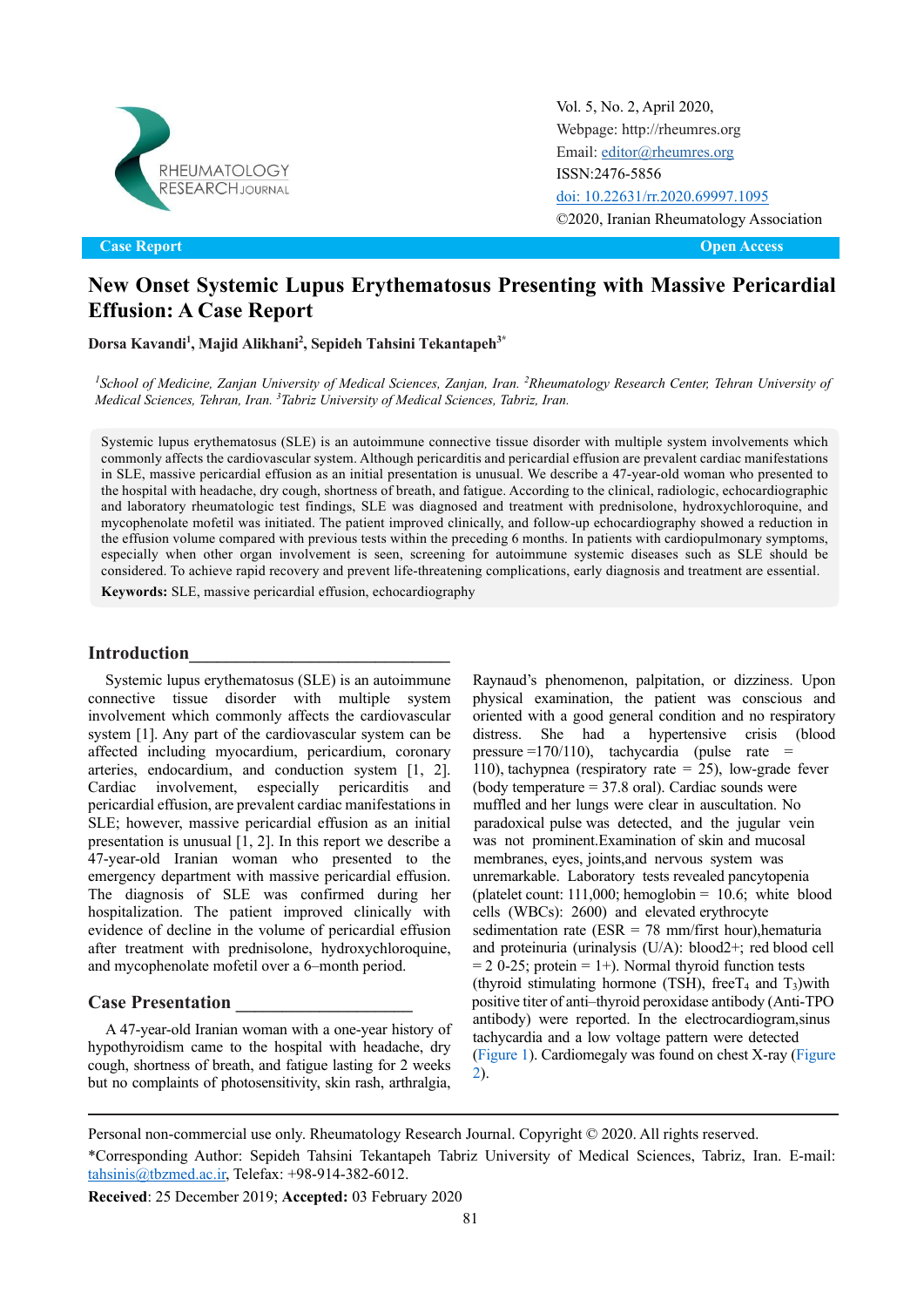

<span id="page-1-0"></span>Figure 1. ECG of patient showing sinus tachycardia and low voltage qrs complexes.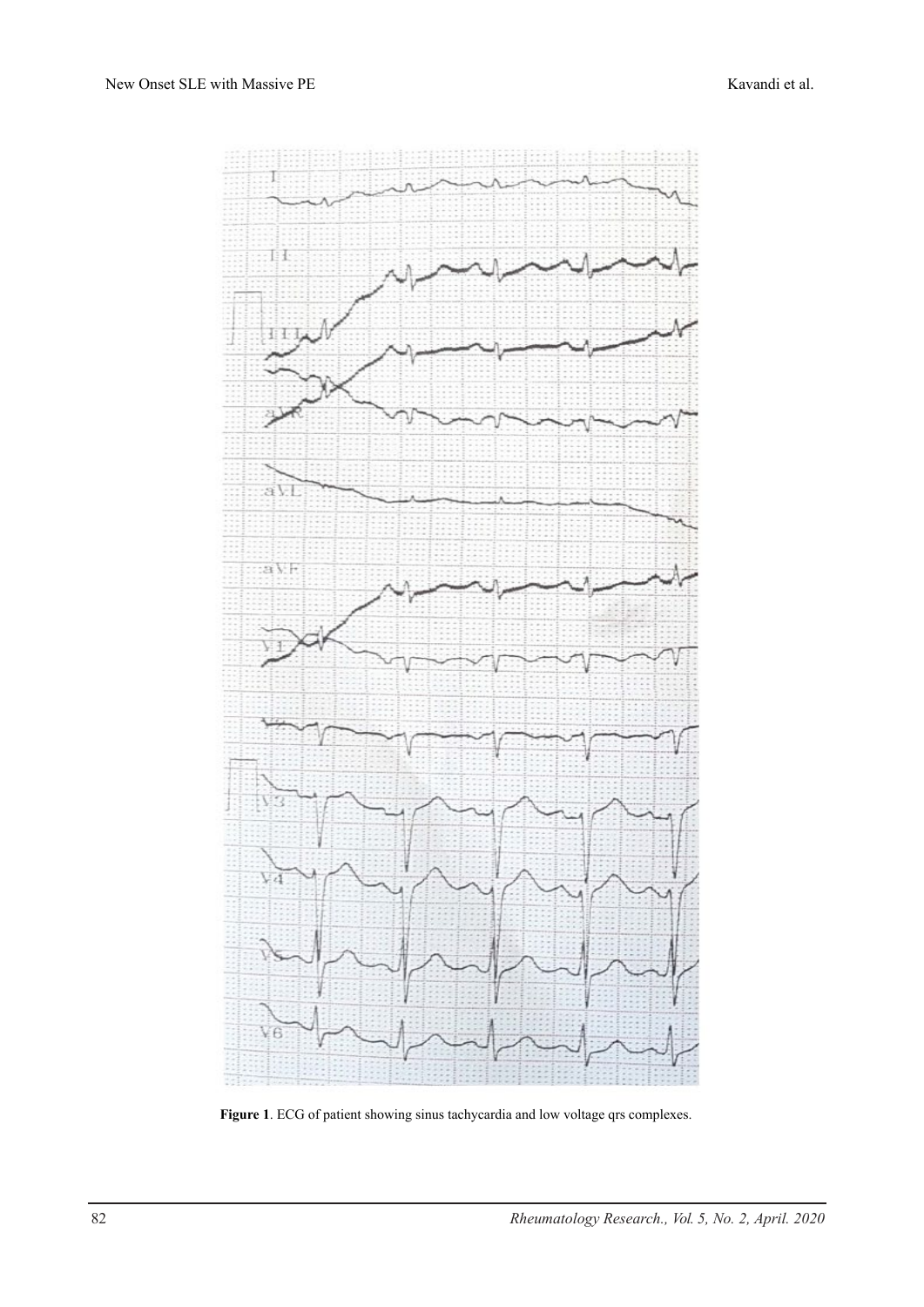

**Figure 2**. Chest X-ray of patient with dry cough and dyspnea showing cardiomegaly in favor of pericardial effusion.

<span id="page-2-0"></span>Because of dyspnea and cardiomegaly echocardiography was done which showed massive pericardial effusion without vegetation. Spiral lung and mediastinal computed

tomography scan revealed massive pericardial effusion without pleural effusion [\(Figure](#page-2-1) 3).



**Figure 3**. Chest computed tomography scan (CT) showing pericardial effusion.

<span id="page-2-1"></span>The patient was transferred to the intensive care unit (ICU) for close monitoring. Because of her pancytopenia, a peripheral blood smear (PBS) was requested, and the results indicated enlarged platelets and anisocytosis with an approximate platelet count =  $140,000/m$ icroliter, erythrocyte hypochromia and anisopoikilocytosis. It was polymorphonuclear leukocytes (PMN) dominant, and no atypical cell was seen. Bone marrow aspiration and biopsy revealed hyper-cellular marrow with some megaloblastic changes but no malignant cells. Abdominopelvic ultrasound showed that the spleen was enlarged (span =

139 mm); other organs were normal. Because of proteinuria in U/A, 24-hour urine protein was measured and was 110 milligrams (mg) (below 500), so the kidney biopsy was canceled. After that, according to investigations, suspicious infectious diseases such as tuberculosis, brucellosis, hepatitis B, hepatitis C, and AIDS were ruled out. Tuberculosis was ruled out based on the negative PPD (purified protein derivative) and IGRA (interferon gamma release assay) tests. Based on the patient's pancytopenia, proteinuria, hematuria, increased ESR, and serositis as well as the ruling out of neoplastic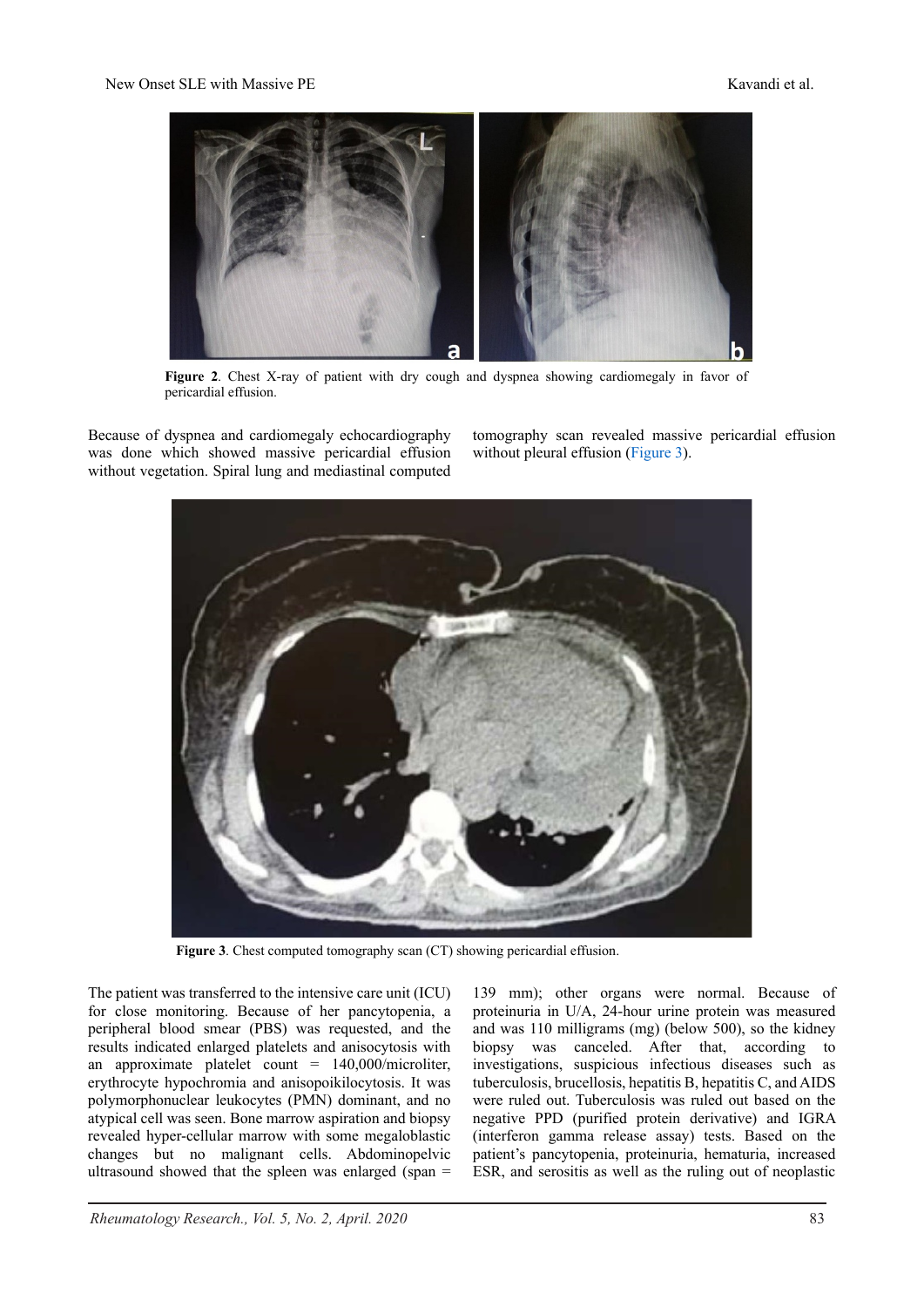and probable infectious diseases, connective tissue disorders (particularly SLE) were highly probable. The patient was then started on 60 milligrams prednisolone daily, and rheumatologic tests were requested. Serum complement components (C3, C4, and CH50) were in the normal range. The results of rheumatologic tests are shown in [Table 1.](#page-3-0)

<span id="page-3-0"></span>

|  | Table 1. Rheumatologic laboratory findings of the patient in favor of SLE |
|--|---------------------------------------------------------------------------|
|--|---------------------------------------------------------------------------|

| Test                                                     | Result | <b>Normal Range</b> |  |
|----------------------------------------------------------|--------|---------------------|--|
| Fluorescent antinuclear antibody(ANA) (speckled pattern) | 1/160  | <1/40               |  |
| Anti-double stranded DNA antibody                        | >200   | $\leq$ 75.0 IU/mL   |  |
| <b>Anti-Ro antibodies</b>                                | >200   | <1 U                |  |

SLE was proven based on 4 of 17 SLE 2012 SLICC (Systemic Lupus International Collaborating Clinics) diagnostic criteria, including pericardial effusion, leukopenia, positive ANA, and elevated anti-dsDNA. Treatment with prednisolone was continued, and 400 mg hydroxychloroquine and 3 grams mycophenolate mofetil were added to the patient's therapeutic regimen. The patient improved clinically, and her echocardiography during the 6-month follow-up period showed a significant reduction in effusion volume compared with previous tests. The patient was discharged from the hospital with a prescription for 60 mg prednisolone daily with tapering recommendation, 3 gr mycophenolate mofetil, and hydroxychloroquine 400mg daily.

# **Discussion\_\_\_\_\_\_\_\_\_\_\_\_\_\_\_\_\_\_\_\_\_\_\_\_\_\_\_\_\_**

SLE is an autoimmune systemic connective tissue disorder. The production of autoantibodies and deposition of immune complexes within several tissues lead to various disease manifestations. Cardiovascular system involvement has been reported in up to 50% of SLE patients [2, 3]. Any part of the heart can be involved in the disease course. The pericardium and endocardium are commonly affected areas with reported prevalence rates of 53-74% and 48-50%, respectively [3]. Among the cardiovascular symptoms, pericarditis and pericardial effusion are the most prevalent manifestations. The incidence of SLE-related pericarditis and pericardial effusion has been reported as 75% and 40%, respectively [1, 2]. Cardiac involvement is rarely detected as an initial presenting feature in SLE, and pericardial effusion is usually mild, small, and insignificant in SLE patients; massive symptomatic pericardial effusion and cardiac tamponade, however, are also possible as initial presentations in this disease [2]. Cardiac complications are important leading causes of morbidity and mortality in patients with SLE. In this case, a middle-aged woman with no underlying cardiopulmonary diseases presented with fatigue, headache, and dry cough which had progressed to shortness of breath in two weeks. According to her medical history, physical examination, and initial laboratory investigations which showed pancytopenia and pericardial effusion, the possibility of systemic diseases was highly probable. On the other hand, pericardial effusion can be a complication of poorly controlled hypothyroidism. The

amount of pericardial effusion is associated with disease severity, but pericardial effusion in this setting is rarely massive [4]. Thus, the pericardial effusion in the current case may be related to hypothyroidism which was proven in her past medical history. Thyroid function tests (TSH, free  $T_4$  and  $T_3$ ) were done, and all results were in normal range. Massive pericardial effusion in addition to pancytopenia suggest the possibility of systemic rheumatologic diseases, specifically SLE (at the top of diagnosis). Further investigations for SLE (positive ANA and anti-ds-DNA levels) supported this diagnosis, and SLE 2012 SLICC diagnostic criteria was fulfilled with 4 of 17 (pericardial effusion, leukopenia, positive ANA and positive anti-dsDNA) (2). After confirming the diagnosis of SLE, the association between SLE and hypothyroidism as well as the roles of autoimmunity and thyroid autoantibodies were discussed. The current patient had not been previously screened for autoimmune hypothyroidism. Her anti-TPO Ab was positive, but it was not possible to measure anti-thyroglobulin (anti-Tg) or thyrotropin receptor (TRAb) in our hospital. According to previous research, a higher prevalence of thyroid disorders, especially hypothyroidism, were detected in SLE patients. Thyroid disorders were reported in 25.3% (vs. 9.4% in the control group) of SLE patients [5]. The majority of studies have shown the association between SLE and hypothyroidism. The incidence of hypothyroidism in SLE patients is reported to be 21.5% [5]. According to recent studies, a high prevalence of autoimmune thyroid diseases, reportedly 11.4%, has been found in SLE patients. The association between autoimmune thyroid diseases and SLE has been studied since 1961. Hijmans et al. and White et al. reported the first cases of Hashimoto's thyroiditis (HT) in SLE patients [6]. Several studies have shown various results about the presence of anti-thyroid antibodies in SLE patients. Despite the most common results, Domingues et al. demonstrated no association between anti-thyroid antibodies and SLE [5]. Increased erythrocyte sedimentation rate (ESR) levels, which are closely related to disease activity, have been detected in most SLE cases. It also has a greater correlation with positivity of antidsDNA antibodies [7]. ESR is an inflammatory marker which is used in the follow-up period. As estimated in the current case, ESR was increased. Therefore, after treatment, it decreased in amounts. Also as estimated, Creactive protein (CRP) levels were not increased in the current case. CRP is another inflammatory marker which